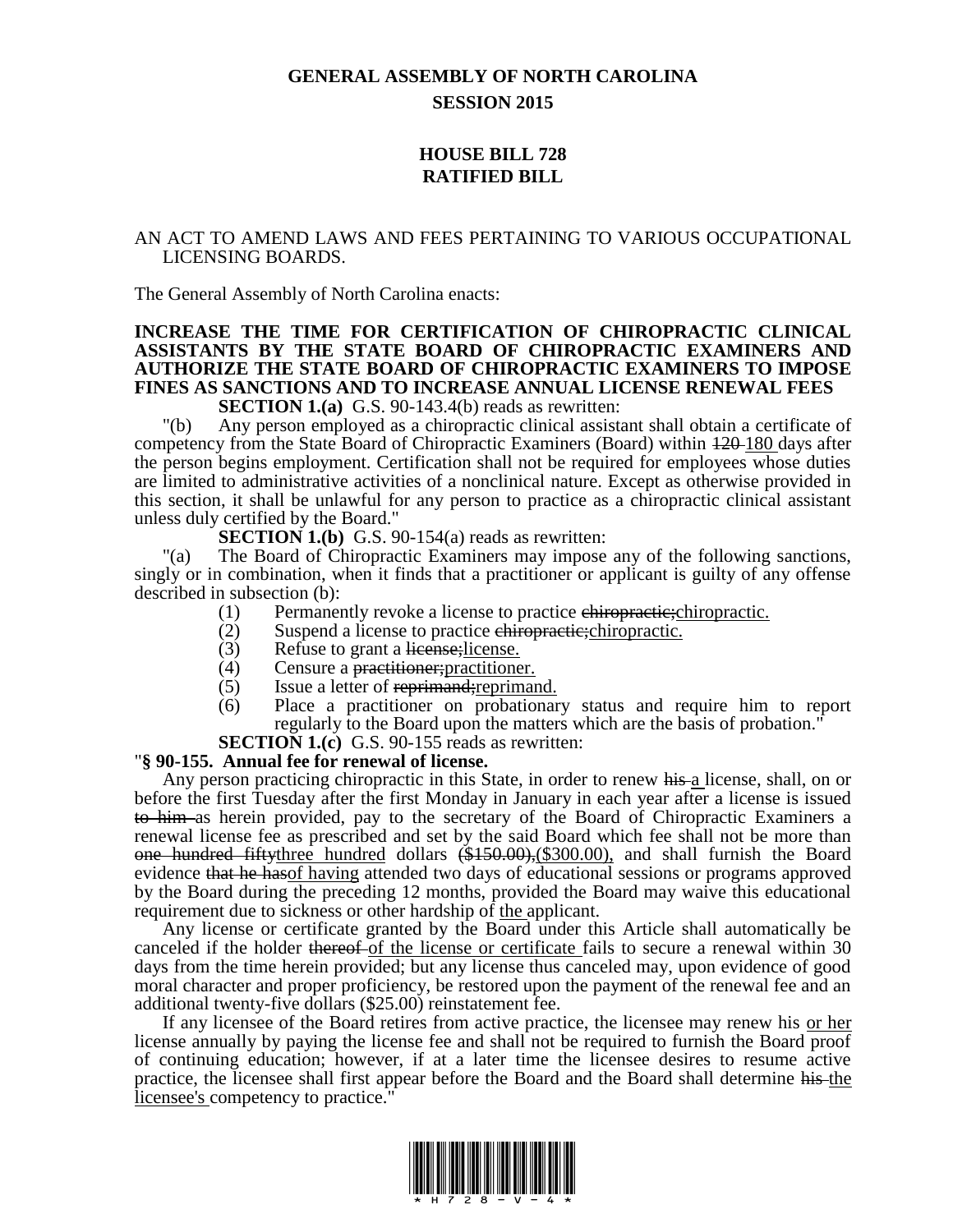# **AMEND LAWS PERTAINING TO THE NORTH CAROLINA MEDICAL BOARD**

**SECTION 2.(a)** G.S. 90-2(b) reads as rewritten:

"(b) No member shall serve more than two complete consecutive three-year terms, terms in a lifetime, except that each member shall serve until a successor is chosen and qualifies."

**SECTION 2.(b)** G.S. 90-3(b) reads as rewritten:

"(b) To be considered qualified for a physician position or the physician assistant or nurse practitioner position on the Board, an applicant shall meet each of the following criteria:

… (10) Have not served more than 72 months as a member of the Board."

**SECTION 2.(c)** G.S. 90-3(c) reads as rewritten:

"(c) The review panel-Review Panel shall recommend at least two qualified nominees" for each open position on the Board. If the Governor chooses not to appoint either of the recommended nominees, the Review Panel shall recommend at least two new qualified nominees."

**SECTION 2.(d)** G.S. 90-3 is amended by adding new subsections to read:

"(f) Notwithstanding any provision of G.S. 90-16, the Board may provide confidential and nonpublic licensing and investigative information in its possession to the Review Panel.

(g) All applications, records, papers, files, reports, and all investigative and licensing information received by the Review Panel from the Board and other documents received or gathered by the Review Panel, its members, employees, agents, and consultants as a result of soliciting, receiving, and reviewing applications and making recommendations as required in this section shall not be considered public records within the meaning of Chapter 132 of the General Statutes. All such information shall be privileged, confidential, and not subject to discovery, subpoena, or other means of legal compulsion for release to any person other than the Review Panel, the Board, and their employees, agents, or consultants, except as provided in this section. The Review Panel shall publish on its Internet Web site the names and practice addresses of all applicants within 10 days after the application deadline. The Review Panel shall publish on its Internet Web site the names and practice addresses of the nominees recommended to the Governor within 10 days after notifying the Governor of those recommendations and not less than 30 days prior to the expiration of the open position on the Board.

(h) The Review Panel is a public body within the meaning of Article 33C of Chapter 143 of the General Statutes. In addition to the provisions contained in Article 33C of Chapter 143 of the General Statutes permitting a public body to conduct business in a closed session, the Review Panel shall meet in closed session to review applications; interview applicants; review and discuss information received from the Board; and discuss, debate, and vote on recommendations to the Governor."

**SECTION 2.(e)** G.S. 90-5.2(a)(7) reads as rewritten:

"(7) An A current, active e-mail address or facsimile number address, which shall not be made available to the public and shall considered a public record within the meaning of Chapter 132 of the General Statutes. This information may be used or made available by the Board for the purpose of expediting the dissemination of disseminating or soliciting information about a affecting public health emergency or the practice of medicine."

**SECTION 2.(f)** G.S. 90-5.2(a1) reads as rewritten:

"(a1) The Board shall make e-mail addresses and facesimile numbers-reported pursuant to G.S. 90-5.2(a)(7) available to the Department of Health and Human Services for use in the North Carolina Controlled Substance Reporting System established by Article 5E of this Chapter."

**SECTION 2.(g)** G.S. 90-8.1 reads as rewritten:

## "**§ 90-8.1. Rules governing applicants for licensure.**

(a) The North Carolina Medical Board is empowered to adopt rules that prescribe additional qualifications for an applicant, including education and examination requirements and application procedures.

(b) The Board shall not deny an application for licensure based solely on the applicant's failure to become board certified."

**SECTION 2.(h)** G.S. 90-13.1(a) reads as rewritten: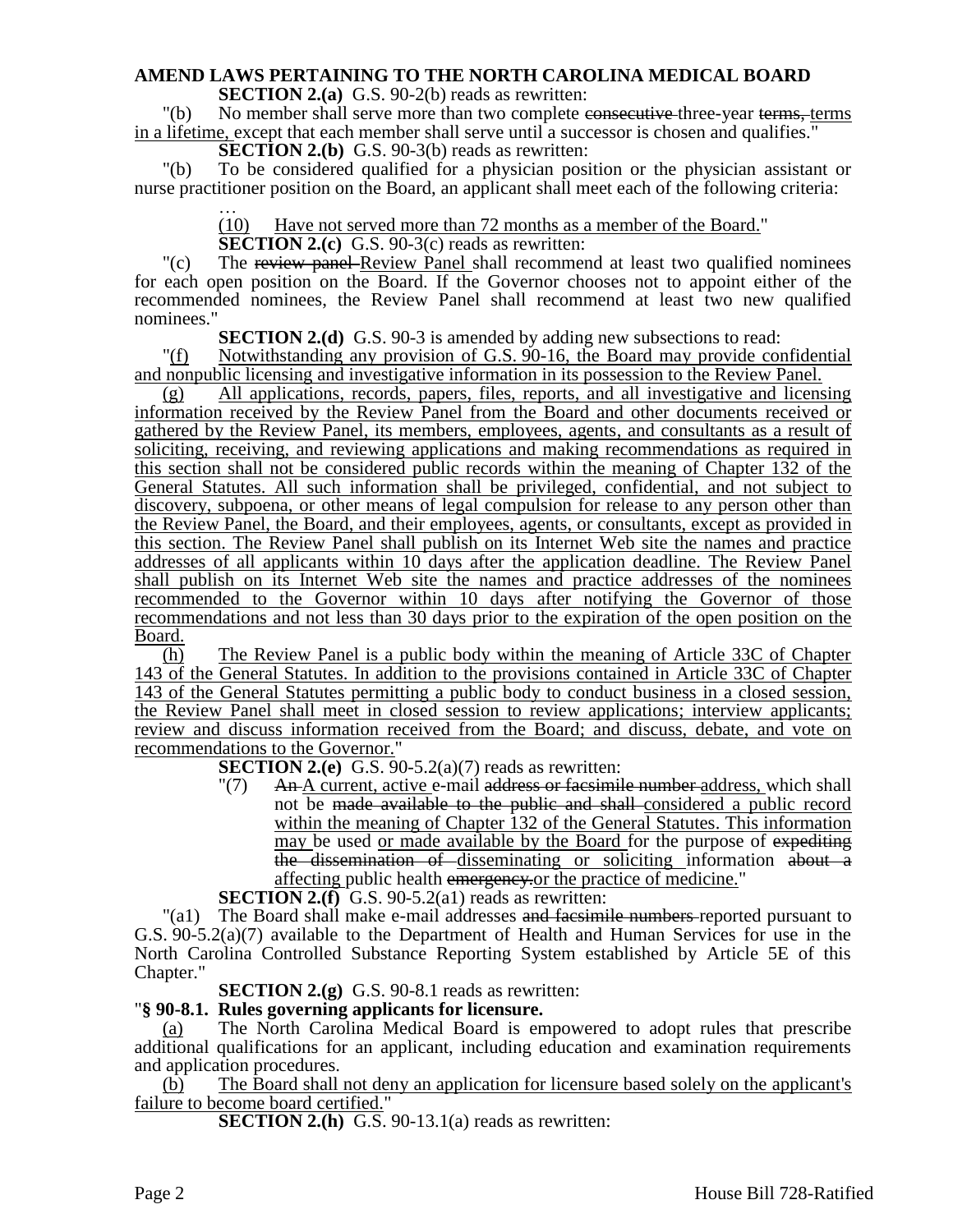"(a) Each applicant for a license to practice medicine and surgery in this State under either G.S. 90-9.1 or G.S. 90-9.2 shall pay to the North Carolina Medical Board an application fee of three-four hundred  $fifty$ -dollars  $(\$350.00)$ . $(\$400.00)$ ."

**SECTION 2.(i)** G.S. 90-13.2 reads as rewritten:

### "**§ 90-13.2. Registration every year with Board.**

(a) Every person licensed to practice medicine by the North Carolina Medical Board shall register annually with the Board within 30 days of the person's birthday.

(b) A person who registers with the Board shall report to the Board the person's name and office and residence address and any other information required by the Board, and shall pay an annual registration fee of <del>one hundred seventy-five</del> two hundred fifty dollars (\$175.00), (\$250.00), except those who have a limited license to practice in a medical education and training program approved by the Board for the purpose of education or training shall pay a registration fee of one hundred twenty-five dollars  $(\text{$}125.00)$ ,  $(\text{$}125.00)$ , and those who have a retired limited volunteer license pursuant to G.S. 90-12.1B shall pay an annual registration fee of twenty-five dollars (\$25.00), and those who have or a limited volunteer license pursuant to G.S. 90-12.1A shall pay no annual registration fee. However, licensees who have a limited license to practice for the purpose of education and training under G.S. 90-12.01 shall not be required to pay more than one annual registration fee for each year of training.

(c) A physician who is not actively engaged in the practice of medicine in North Carolina and who does not wish to register the license may direct the Board to place the license on inactive status.

(d) A physician who is not actively engaged in the practice of medicine in North Carolina and who does not wish to register the license may direct the Board to place the license on inactive status.

(e) A physician who fails to register as required by this section shall pay an additional fee of fifty dollars (\$50.00) to the Board. The license of any physician who fails to register and who remains unregistered for a period of 30 days after certified notice of the failure is automatically inactive. The Board shall retain jurisdiction over the holder of the inactive license.

(f) Except as provided in G.S. 90-12.1B, a person whose license is inactive shall not practice medicine in North Carolina nor be required to pay the annual registration fee.

(g) Upon payment of all accumulated fees and penalties, the license of the physician may be reinstated, subject to the Board requiring the physician to appear before the Board for an interview and to comply with other licensing requirements. The penalty may not exceed the maximum fee for a license under G.S. 90-13.1.

(h) The Board shall not deny a licensee's annual registration based solely on the licensee's failure to become board certified."

**SECTION 2.(j)** G.S. 90-14(n) reads as rewritten:

"(n) Notwithstanding subsection (m) of this section, if the licensee has retained counsel and the Board has not made a nonpublic determination to initiate disciplinary proceedings, counsel, the Board may serve to both the licensee and the licensee's counsel orders to produce, orders to appear, or submit to assessment, examination, or orders following a hearing, or provide notice that the Board will not be taking any further action against a licensee to both the licensee and the licensee's counsel.licensee."

**SECTION 2.(k)** G.S. 90-14.2 is amended by adding a new subsection to read:

"(c) Once charges have been issued, the parties may engage in discovery as provided in G.S. 1A-1, the North Carolina Rules of Civil Procedure. Additionally, pursuant to any written request by the respondent or respondent's counsel, the Board shall provide information obtained during an investigation, except for the following:

- (1) Information that is subject to attorney-client privilege or is attorney work product.
- (2) Information that would identify an anonymous complainant.
- (3) Information generated during an investigation that will not be offered into evidence by the Board and is related to:
	- a. Advice, opinions, or recommendations of the Board staff, consultants, or agents.
	- b. Deliberations by the Board and its committees during an investigation."
- **SECTION 2.(1)** G.S. 90-14.13(a1)(1) reads as rewritten: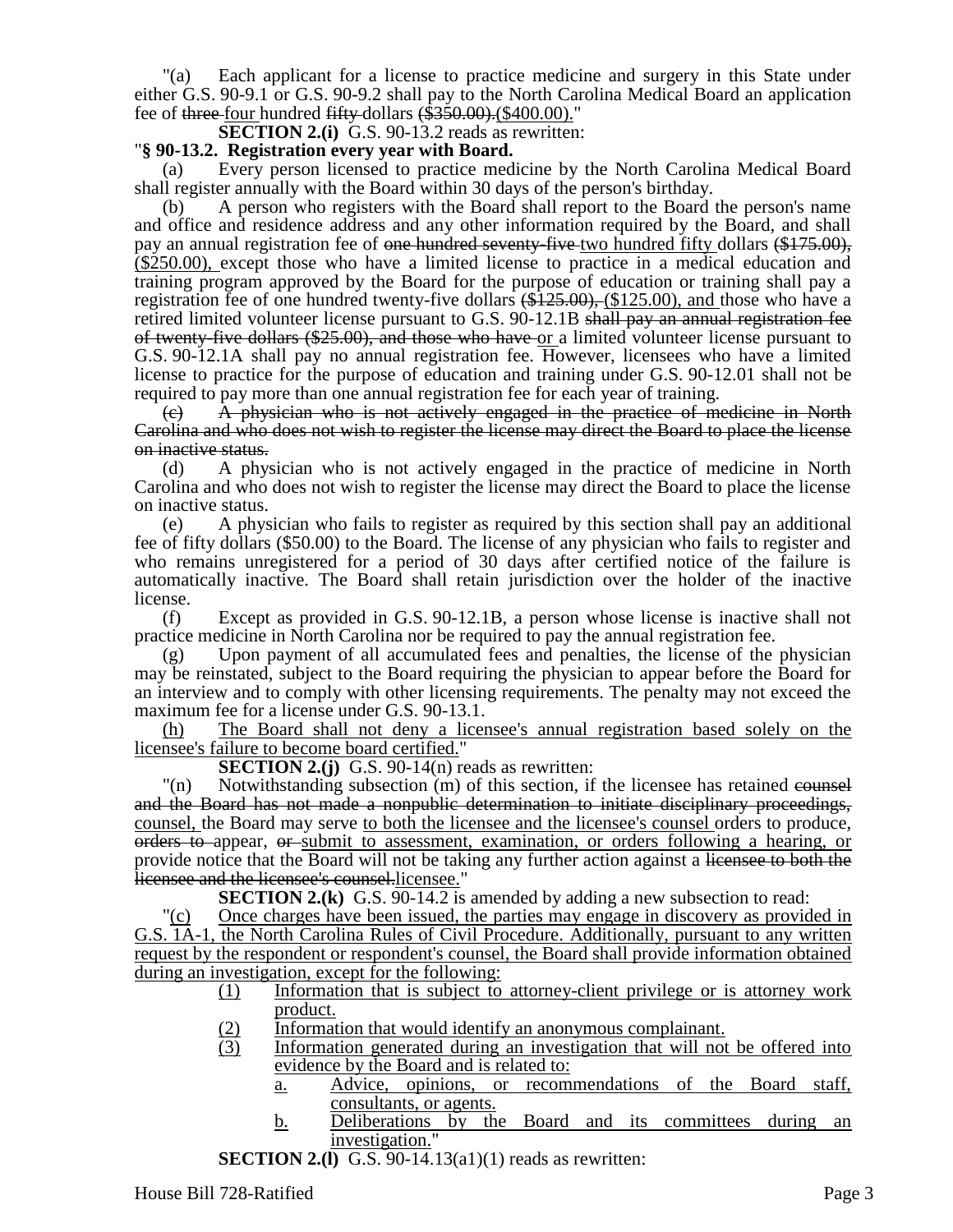- "(a1) A hospital is not required to report:
	- (1) The suspension or limitation of a physician's privileges for failure to timely complete medical records unless the suspension or limitation is the third within the calendar year for failure to timely complete medical records. Upon reporting the third suspension or limitation, the hospital shall also report the previous two suspensions or limitations.records."
	- **SECTION 2.(m)** Article 1D of Chapter 90 of the General Statutes is renamed as

follows:

#### "Article 1D.

#### "Peer Review. Health Program for Medical Professionals."

#### **SECTION 2.(n)** G.S. 90-21.22 reads as rewritten:

#### "**§ 90-21.22. Peer review agreements.Health program for medical professionals.**

(a) The North Carolina Medical Board <del>may, under rules adopted by the Board in</del> compliance with Chapter 150B of the General Statutes, (Board) may enter into agreements with the North Carolina Medical Society and its local medical society components, and with (Society), the North Carolina Academy of Physician Assistants (Academy), and the North Carolina Physicians Health Program (Program) for the purpose purposes of conducting peer review activities. Peer review activities to be covered by such agreements shall include investigation, review, and evaluation of records, reports, complaints, litigation and other information about the practices and practice patterns of physicians licensed by the Board, and of physician assistants approved by the Board, and shall include programs for impaired physicians and impaired physician assistants. Agreements between the Academy and the Board shall be limited to programs for impaired physicians and physician assistants and shall not include any other peer review activities, identifying, reviewing, and evaluating the ability of licensees of the Board who have been referred to the Program to function in their professional capacity and to coordinate regimens for treatment and rehabilitation. The agreement shall include guidelines for all items outlined below:

- (1) The assessment, referral, monitoring, support, and education of licensees of the Board by reason of a physical or mental illness, a substance use disorder, or professional sexual misconduct.
- 
- (2) Procedures for the Board to refer licensees to the Program.<br>
(3) Criteria for the Program to report licensees to the Board. Criteria for the Program to report licensees to the Board.
- (4) A procedure by which licensees may obtain review of recommendations by the Program regarding assessment or treatment.
- (5) Periodic reporting of statistical information by the Program to the Board, the Society, and the Academy.
- (6) Maintaining the confidentiality of nonpublic information.

(b) Peer review agreements shall include provisions for the society and for the Academy to receive relevant information from the Board and other sources, conduct the investigation and review in an expeditious manner, provide assurance of confidentiality of nonpublic information and of the review process, make reports of investigations and evaluations to the Board, and to do other related activities for promoting a coordinated and effective peer review process. Peer review agreements shall include provisions assuring due process.

(c) Each society which enters a peer review agreement with the Board shall establish and maintain a program for impaired physicians licensed by the Board. The Academy, after entering a peer review agreement with the Board, shall either enter an agreement with the North Carolina Medical Society for the inclusion of physician assistants in the Society's program for impaired physicians, or shall establish and maintain the Academy's own program for impaired physician assistants. The purpose of the programs shall be to identify, review, and evaluate the ability of those physicians and physician assistants to function in their professional capacity and to provide programs for treatment and rehabilitation. The North Carolina Physicians Health Program (Program) is an independent organization for medical professionals that provides screening, referral, monitoring, educational, and support services. The Board-Board, Society, and the Academy may provide funds for the administration of impaired physician and impaired physician assistant programs and shall adopt rules with provisions for definitions of impairment; guidelines for program elements; procedures for receipt and use of information of suspected impairment; procedures for intervention and referral; monitoring treatment, rehabilitation, post-treatment support and performance; reports of individual cases to the Board;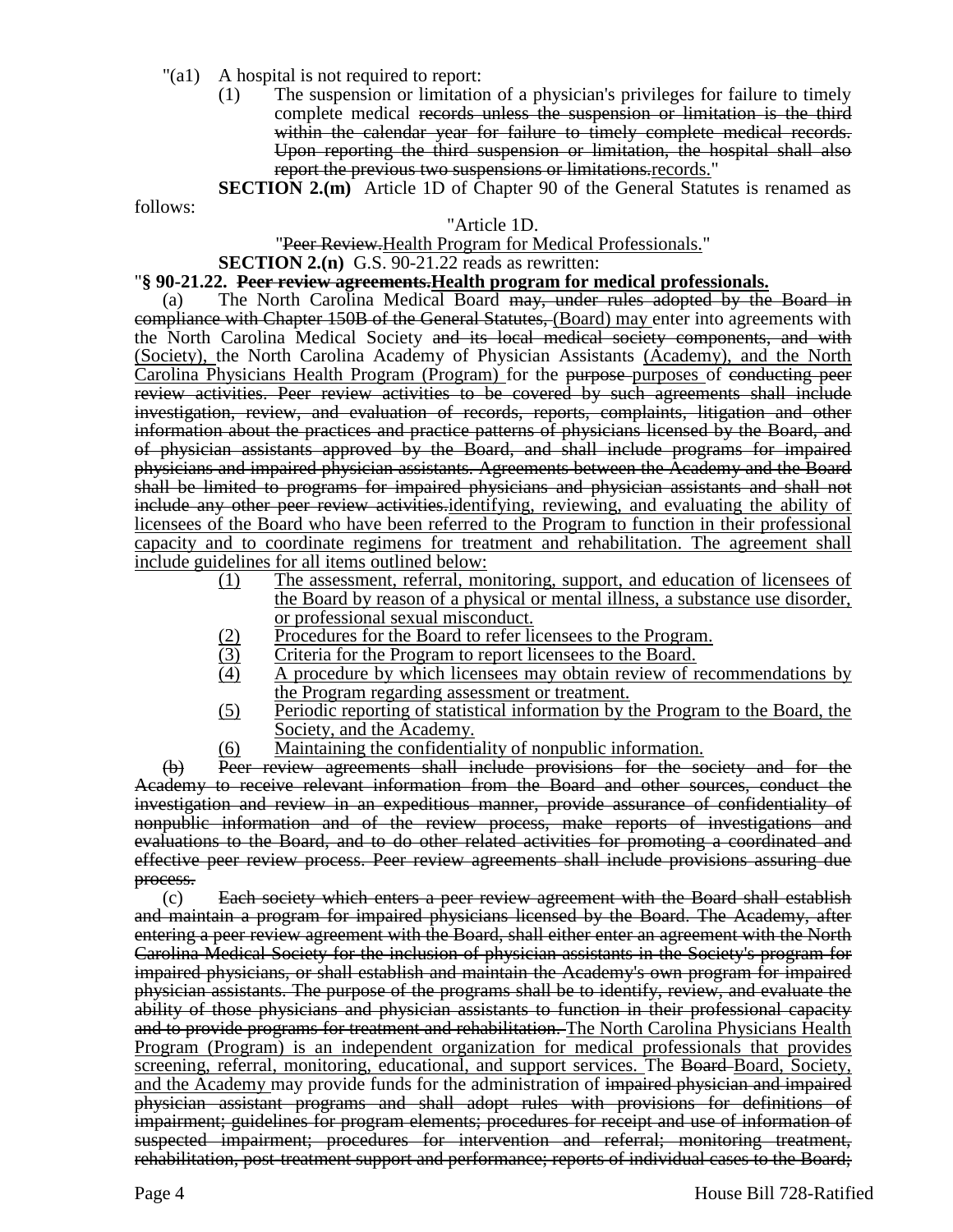periodic reporting of statistical information; assurance of confidentiality of nonpublic information and of the review process.the Program.

 $(d)$  Upon investigation and review of a physician licensed by the Board, or a physician assistant approved by the Board, or upon receipt of a complaint or other information, a society which enters a peer review agreement with the Board, or the Academy if it has a peer review agreement with the Board, as appropriate, The Program shall report immediately to the Board detailed information about any physician or physician assistant licensed or approved by the Board if:licensee of the Board who meets any of the following criteria:

- (1) The physician or physician assistant constitutes The licensee constitutes an imminent danger to the public or to himself patient care by reason of impairment, mental illness, physical illness, the commission of substance use disorder, professional sexual boundary violations, misconduct, or any other reason; reason.
- $(2)$  The physician or physician assistant. The licensee refuses to cooperate with the program, refuses to submit to treatment, or is still impaired after treatment and exhibits professional incompetence; orsubmit to an assessment as ordered by the Board, has entered into a monitoring contract and fails to comply with the terms of the Program's monitoring contract, or is still unsafe to practice medicine after treatment.
- $(3)$  It reasonably appears that there are other grounds for disciplinary action.

(e) Any confidential patient information and other nonpublic information acquired, created, or used in good faith by the Academy or a society Program pursuant to this section shall remain confidential and shall not be subject to discovery or subpoena in a civil case. is privileged, confidential, and not subject to discovery, subpoena, or other means of legal compulsion for release to any person other than to the Board, the Program, or their employees or consultants. No person participating in good faith in the peer review or impaired physician or impaired physician assistant programs of this section Program shall be required in a civil case to disclose the fact of participation in the Program or any information acquired or opinions, recommendations, or evaluations acquired or developed solely in the course of participating in any agreements the Program pursuant to this section.

(f) Peer review activities Activities conducted in good faith pursuant to  $\frac{amy}{m}$ -the agreement under authorized by subsection (a) of this section shall not be grounds for civil action under the laws of this State and are deemed to be State directed and sanctioned and shall constitute State action for the purposes of application of antitrust laws.State.

Upon the written request of a licensee, the Program shall provide the licensee and the licensee's legal counsel with a copy of a written assessment of the licensee prepared as part of the licensee's participation in the Program. In addition, the licensee shall be entitled to a copy of any written assessment created by a treatment provider or facility at the recommendation of the Program, to the extent permitted by State and federal laws and regulations. Any information furnished to a licensee pursuant to this subsection shall be inadmissible in evidence and shall not be subject to discovery in any civil proceeding. However, this subsection shall not be construed to make information, documents, or records otherwise available for discovery or use in a civil action immune from discovery or use in a civil action merely because the information, documents, or records were included as part of the Program's assessment of the licensee or were the subject of information furnished to the licensee pursuant to this subsection. For purposes of this subsection, a civil action or proceeding shall not include administrative actions or proceedings conducted in accordance with Article 1 of Chapter 90 and Chapter 150B of the General Statutes.

(h) The Board has authority to adopt, amend, or repeal rules as may be necessary to carry out and enforce the provisions of this section."

**SECTION 2.(0)** G.S. 90-16(d) is repealed.

### **AMEND DISPENSING OPTICIAN EXAMINATION QUALIFICATIONS AND APPRENTICESHIP REQUIREMENTS AND AUTHORIZE THE STATE BOARD OF OPTICIANS TO INCREASE CERTAIN LICENSURE FEES**

**SECTION 3.(a)** G.S. 90-240 reads as rewritten:

### "**§ 90-240. Examination.**

Applicants to take the examination for dispensing opticians shall be high school graduates or the equivalent who:who have done one of the following: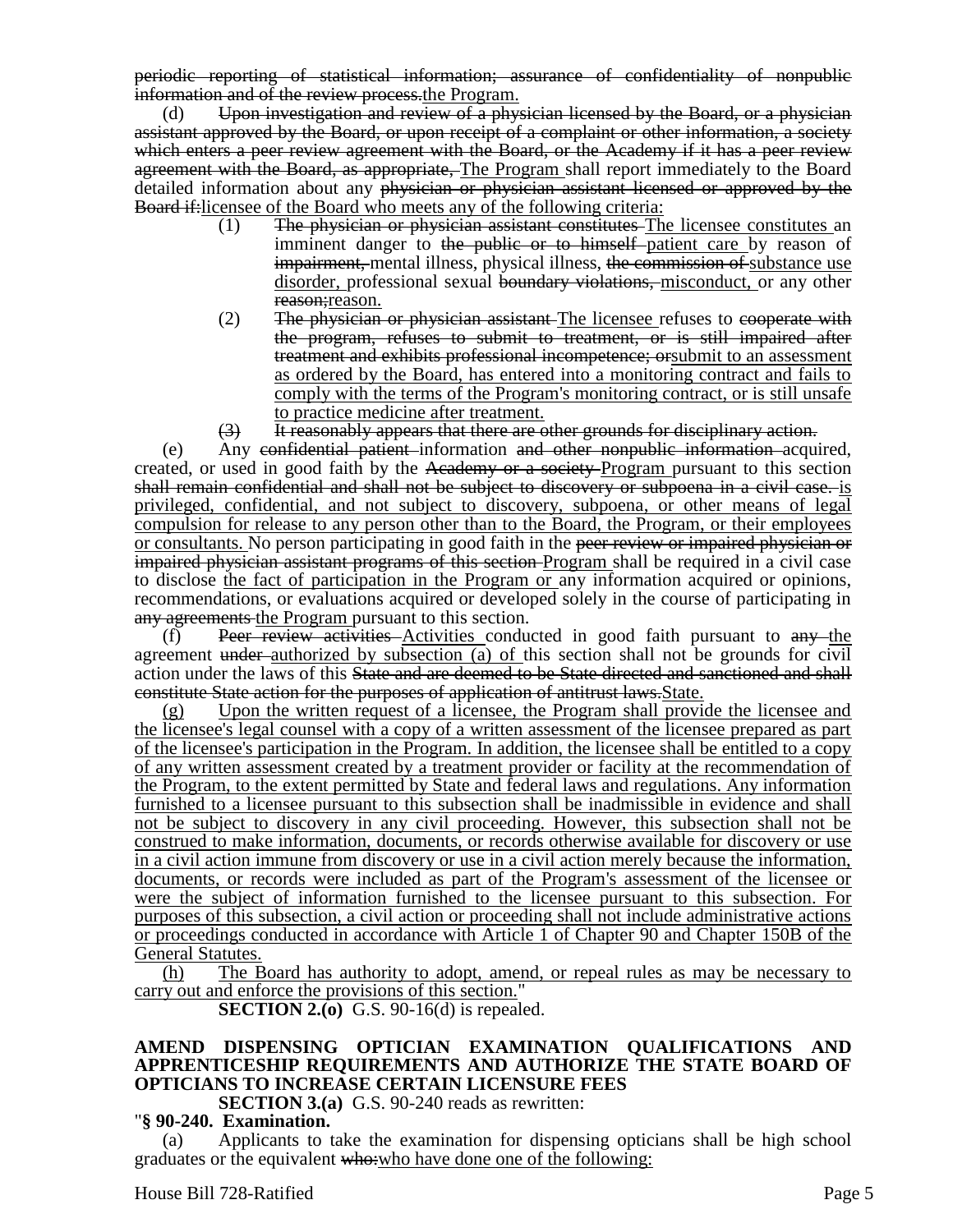- (1) Have successfully Successfully completed a two-year course of training in an accredited school of opticianry with a minimum of 1600 hours; orhours.
- (2) Have completed three Completed two and one-half years of apprenticeship while registered with the Board under a licensed dispensing optician, with time spent in a recognized school credited as part of the apprenticeship period; orperiod.
- (3) Have completed threeCompleted two and one-half years of apprenticeship while registered with the Board under the direct supervision of an optometrist or a physician specializing in ophthalmology, provided the supervising optometrist or physician elects to operate the apprenticeship under the same requirements applicable to dispensing opticians.

(a1) Applicants to take the examination for dispensing opticians who are graduates from an accredited college or university with a four-year degree or comparable degree in a health-related field shall satisfy one of the following:

- 
- (1) The requirements of subdivision (1) of subsection (a) of this section.<br>(2) Successful completion of two years of apprenticeship while registe Successful completion of two years of apprenticeship while registered with the Board under a health care professional identified in subdivision (2) or (3) of subsection (a) of this section. The Board may adopt rules specifying the colleges, universities, and coursework that meet the accreditation requirements of this subsection.

(b) The examination shall be confined to such knowledge as is reasonably necessary to engage in preparation and dispensing of optical devices and shall include the following:

- (1) The skills necessary for the proper analysis of prescriptions;
- 
- (2) The skills necessary for the dispensing of eyeglasses and contact lenses; and (3) The processes by which the products offered by dispensing opticians are The processes by which the products offered by dispensing opticians are manufactured.

(c) The examination shall be given at least twice each year at sites and on dates that are publicly announced 60 days in advance.

(d) Each applicant shall, upon request, receive his or her examination score on each section of the examination.

(e) The Board  $\frac{m}{w}$ -shall include as part or all of the examination, any nationally prepared and recognized examination, and will periodically review and validate any exam in use by the Board. The Board will credit an applicant with the score on any national test taken successfully completed in the last-three years immediately preceding the date the applicant is scheduled to take the North Carolina examination, to the extent that such test may beis included in the North Carolina examenterial examples in The Board shall adopt rules designating the nationally prepared and recognized examinations that will satisfy and serve as credit for parts or all of the North Carolina examination.

(f) An applicant for admission on the basis of apprenticeship shall have worked full time under the supervision of a licensed dispensing optician, optometrist or physician trained in ophthalmology. An apprentice shall have obtained experience in ophthalmic fabricating and manufacturing techniques and processes for no less than six months and shall have gained experience in the other activities defined as dispensing herein.Completion of the six-month internship required of all applicants under G.S.  $90-237(4)$  may, at the election of the applicant, occur before or after the applicant sits for the examination as provided in this section, so long as the applicant has met the minimum qualifications for examination under subsection (a) or (a1) of this section at the time the internship commences."

**SECTION 3.(b)** G.S. 90-245 reads as rewritten:

### "**§ 90-245. Collection of fees.**

The secretary to administrator for the Board is hereby authorized and empowered to collect in the name and on behalf of this Board the fees prescribed by this Article and shall turn over to the State Treasurer all funds collected or received under this Article, which funds shall be credited to the North Carolina State Board of Opticians, and said funds shall be held and expended under the supervision of the Director of the Budget of the State of North Carolina exclusively for the administration and enforcement of the provisions of this Article. Nothing in this Article shall be construed to authorize any expenditure in excess of the amount available from time to time in the hands of the State Treasurer derived from the fees collected under the provisions of this Article and received by the State Treasurer in the manner aforesaid."

**SECTION 3.(c)** G.S. 90-246 reads as rewritten: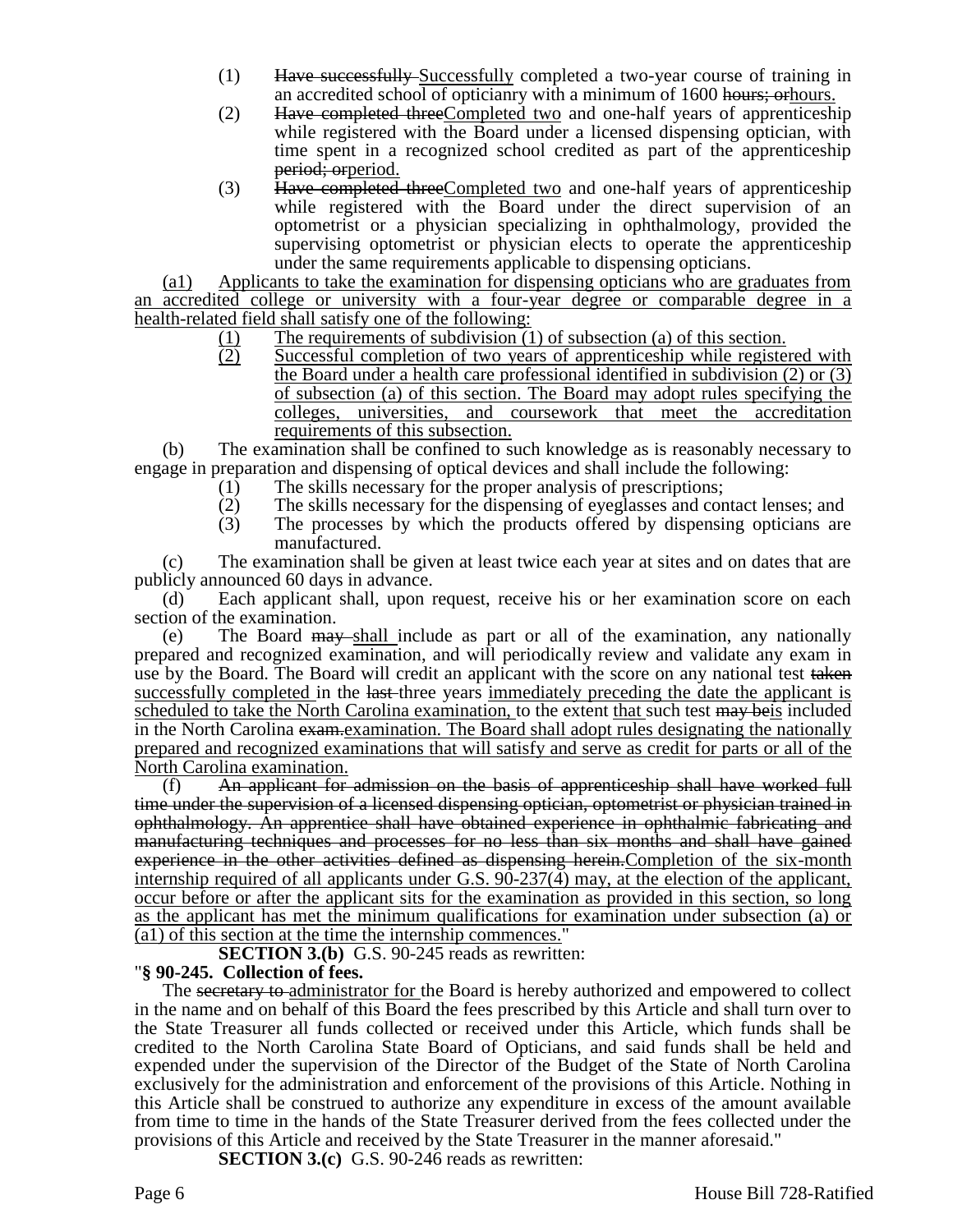### "**§ 90-246. Fees.**

In order to provide the means of administering and enforcing the provisions of this Article and the other duties of the North Carolina State Board of Opticians, the Board is hereby authorized to charge and collect fees established by its rules not to exceed the following:the following fees:

|                                                                                  | (1)  |                                                    |  |
|----------------------------------------------------------------------------------|------|----------------------------------------------------|--|
|                                                                                  | (2)  |                                                    |  |
|                                                                                  | (3)  |                                                    |  |
|                                                                                  | (4)  | Each license issued to a practitioner of another   |  |
|                                                                                  |      |                                                    |  |
|                                                                                  | (5)  |                                                    |  |
|                                                                                  | (6)  | Each application for registration as an opticianry |  |
|                                                                                  |      |                                                    |  |
|                                                                                  | (7)  | Repealed by Session Laws 1997-424, s. 4.           |  |
|                                                                                  | (8)  |                                                    |  |
|                                                                                  | (9)  |                                                    |  |
|                                                                                  | (10) |                                                    |  |
|                                                                                  | (11) | Late fee for restoration of an expired license     |  |
|                                                                                  |      |                                                    |  |
|                                                                                  | (12) | Late fee for restoration of an expired license     |  |
|                                                                                  |      |                                                    |  |
|                                                                                  | (13) | Restoration fee for an inactive license            |  |
|                                                                                  |      |                                                    |  |
| <b>SECTION 3.(d)</b> G.S. 90-249 is amended by adding a new subdivision to read: |      |                                                    |  |

"(10a) Designation of accredited colleges, universities, and coursework that satisfy the qualifications for examination pursuant to G.S. 90-240(a1)."

# **INCREASE THE FEE FOR REAL ESTATE BROKER LICENSE APPLICATIONS AND REINSTATEMENTS AND INCREASE THE CAP FOR RENEWAL FEES**

**SECTION 4.(a)** G.S. 93A-4 reads as rewritten:

"**§ 93A-4. Applications for licenses; fees; qualifications; examinations; privilege licenses; renewal or reinstatement of license; power to enforce provisions.**

(a) Any person, partnership, corporation, limited liability company, association, or other business entity hereafter desiring to enter into business of and obtain a license as a real estate broker shall make written application for such license to the Commission in the form and manner prescribed by the Commission. Each applicant for a license as a real estate broker shall be at least 18 years of age. Each applicant for a license as a real estate broker shall, within three years preceding the date the application is made, have satisfactorily completed, at a school approved by the Commission, an education program consisting of at least 75 hours of classroom instruction in subjects determined by the Commission, or shall possess real estate education or experience in real estate transactions which the Commission shall find equivalent to the education program. Each applicant for a license as a real estate broker shall be required to pay a fee, fixed by the Commission but not to exceed thirty dollars (\$30.00).fee. The application fee shall be one hundred dollars (\$100.00) unless the Commission sets the fee at a higher amount by rule; however, the Commission shall not set a fee that exceeds one hundred twenty dollars (\$120.00). The application fee shall not increase by more than five dollars (\$5.00) during a 12-month period.

(a1) Each person who is issued a real estate broker license on or after April 1, 2006, shall initially be classified as a provisional broker and shall, within three years following initial licensure, satisfactorily complete, at a school approved by the Commission, a postlicensing education program consisting of 90 hours of classroom instruction in subjects determined by the Commission or shall possess real estate education or experience in real estate transactions which the Commission shall find equivalent to the education program. The Commission may, by rule, establish a schedule for completion of the prescribed postlicensing education that requires provisional brokers to complete portions of the 90-hour postlicensing education program in less than three years, and provisional brokers must comply with this schedule in order to be entitled to actively engage in real estate brokerage. Upon completion of the postlicensing education program, the provisional status of the broker's license shall be terminated. When a provisional broker fails to complete all 90 hours of required postlicensing